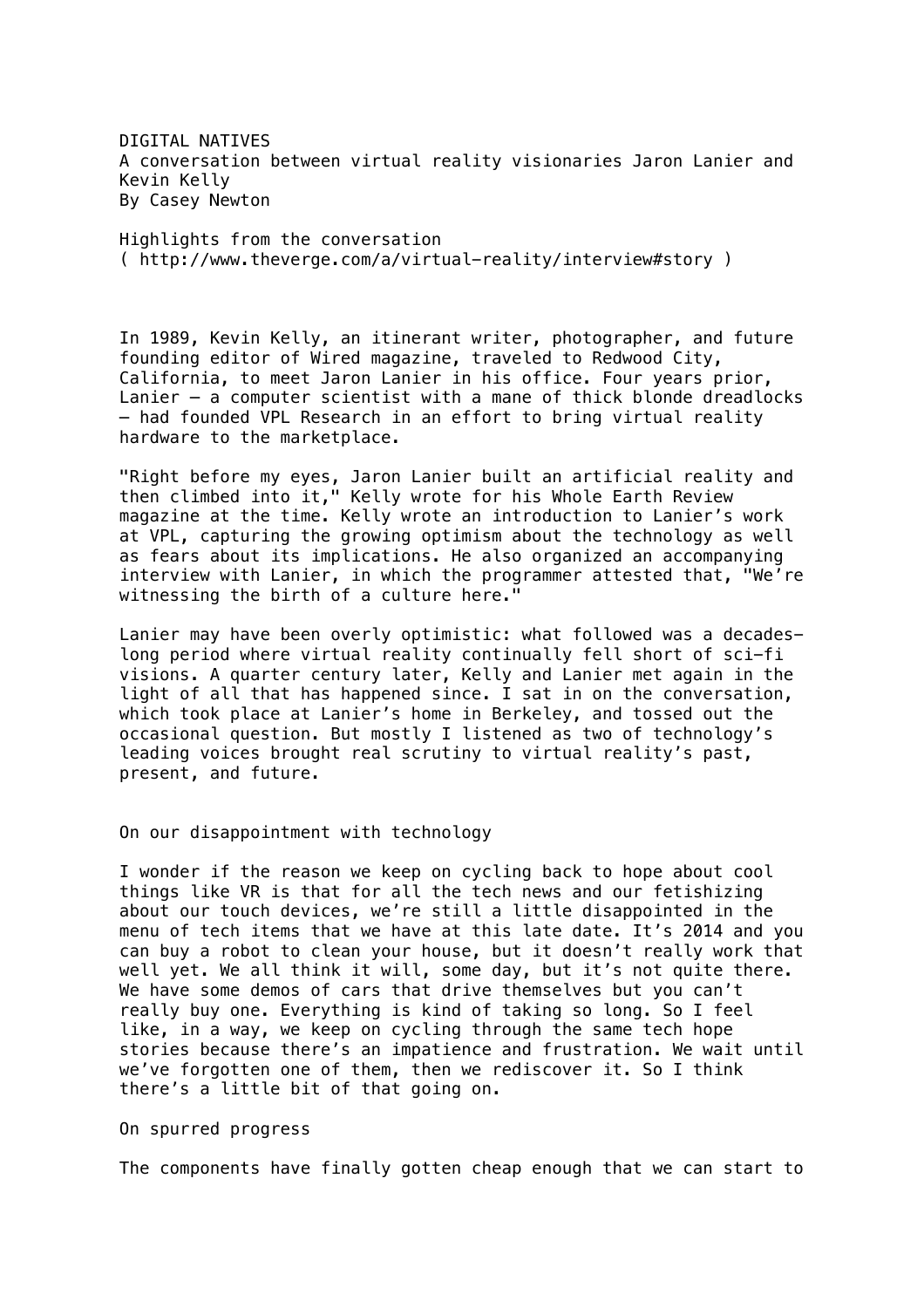talk about them as being accessible in the way that everybody's always wanted. Although, it's one thing to just have an affordable headset that's decent, it's another thing to have a whole system. Moore's law is so interesting because it's not just the same components getting cheaper, but it really changes the way you do things. For instance, in the old days, in order to tell where your head was so that you could position virtual content to be standing still relative to you, we used to have to use some kind of external reference point, which might be magnetic, ultrasonic, or optical. These days you put some kind of camera on the head and look around in the room and it just calculates where you are — the headsets are self-sufficient instead of relying on an external reference infrastructure. That was inconceivable before because it would have been just so expensive to do that calculation. Moore's law really just changes again and again, it re-factors your options in really subtle and interesting ways.

"Moore's law is so interesting because it's not just the same components getting cheaper, but it really changes the way you do things."

On how his feelings about VR have changed

In the '80s, I had maybe an outright mystical approach to it. For me, the very most important thing about VR was that when you were in it, you'd feel your own existence in the sense that if all the sensory input is artificial, then what's floating there, that's your consciousness. So to me, it was sort of proof that subjectivity is real; that consciousness is real, that it's not just a construct that we put on things. Just to notice that you really exist, to me was the very, very core of it. There were a zillion and one variations on that, that can become really vivid and colorful in different ways. But that was always the core for me. And extending from that, this possibility of a kind of communication that would involve directly creating what people sense in common instead of relying as much on symbols such as words.

KK: The post-symbolic…

J: Post-symbolic communication, yeah. I used to go on and on about that stuff. And I can still do it, if asked. At the time, I shared a kind of idealism about what digital stuff would do to the world with my friends. And I've actually been connecting with a lot of people from those days. I've just recently started emailing with Richard Stallman again after years of being out of touch; and many other people from those early days. You know, I think all of us had the sense of mission that we were really doing something that would open up the world, and that a lot of mankind's problems were kind of just artificial and due to inadequate technology: if we could just have better communication and all this stuff, a lot of problems would clear up.

I had to reconsider that ideology at great personal pain because I didn't want to question it. For me, it just took a lot of individual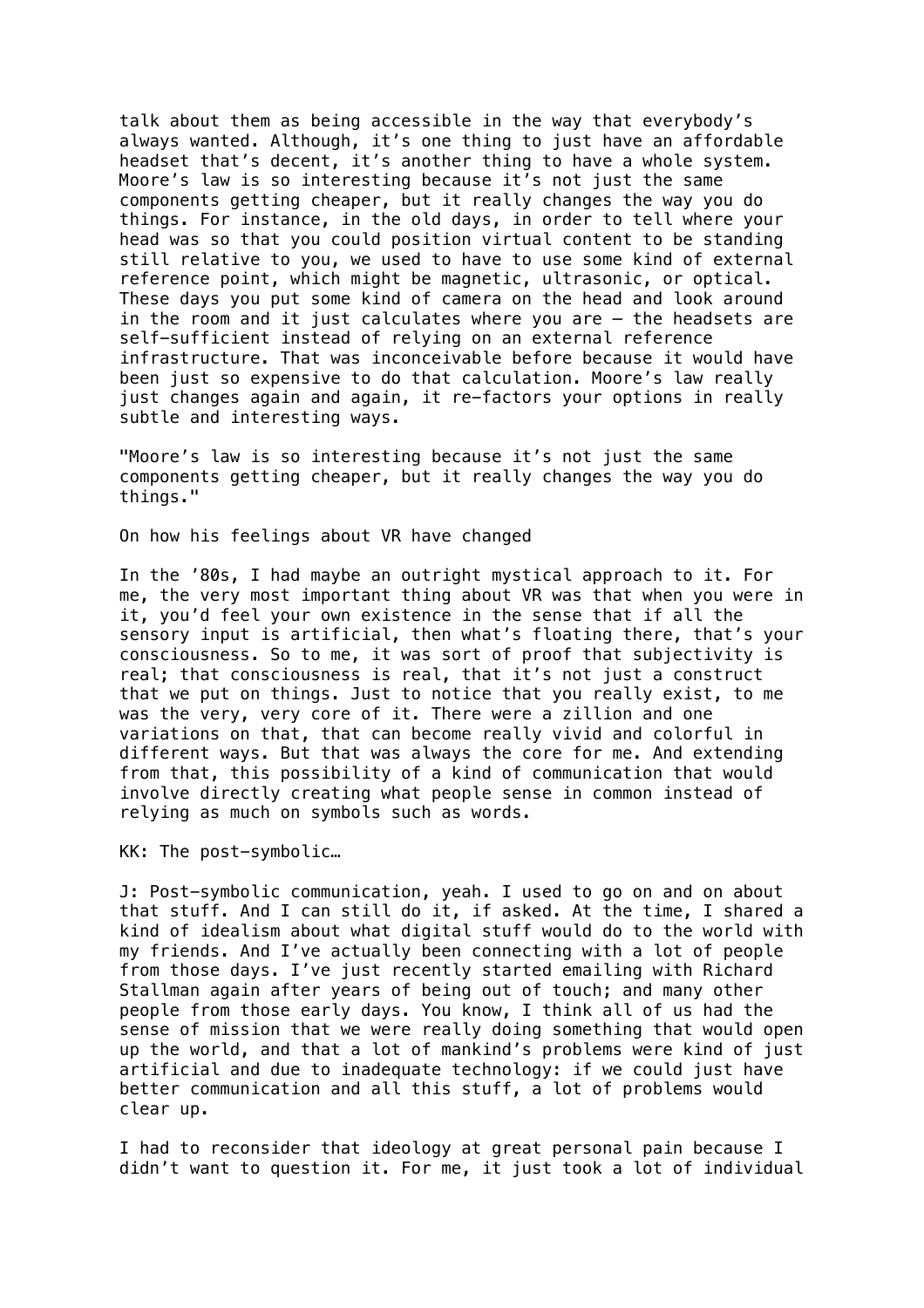people not doing so well as digital stuff rose up. And, in my case, the particular thing that bothered me was initially seeing musicians not do as well as I thought they would. There was a time, up until around the turn of the century, I was writing fire-breathing essays like, "Piracy is your friend" and "Open everything up and it'll work out." Then, when I started looking at the numbers of people who were benefitting, I realized that what was actually happening was the loss of the middle hump of outcomes; we were concentrating people into winners and losers, which is the worst outcome. I've also become really concerned about VR's role in that.

On the strange things researchers are doing with VR

A few researchers started to do experiments that I would have been terrified to do myself. I'm thinking of a person who has been a research partner, a collaborator for many years — Jeremy Bailenson at Stanford. He started to just sort of see how he could screw with people in VR. I was always like, "Can we give them better math abilities by changing how their bodies work?" — that was the kind of thing I was interested in. [Bailenson] was like, "Hey, I want to see if I can screw with their self-esteem by making them gradually shorter during an interaction, or turn gradually more black during an interaction." And he can. This notion that you could see VR as a way to screw with people without their awareness, crossed with our current business model where everything is about advertising and manipulation and spying — we [will] have a surveillance economy in the online world. It's been very painful to see that potential unfolding.

"We [will] have a surveillance economy in the online world. It's been very painful to see that potential unfolding."

The whole spectrum is true at once. I think all the mystical, ideological stuff is still as true as it ever was. The potential is all there, and the beauty is all there. But this potential for manipulation is also there.

On how virtual reality has evolved over the past 25 years

The biggest thing that's happened is that the industrial use of  $VR$ as opposed to consumer and entertainment use — matured, and has become ordinary enough to be boring. But it hasn't happened in this sort of big, unified way; it's a bunch of little pockets that are each very specialized.

The major ones are surgical simulations and training  $-$  in fact, that one got good enough that at this point our main concern is overuse; there is a danger that surgeons are spending a little too much time in simulators and there might be some damage done. That's not known, but that's been a concern. We know it's true for flight simulators. For instance, the crash that happened here in San Francisco, the Korean airliner, has been attributed in part to an overreliance on simulator training and an over-reliance on automation in the cockpit, although I think there were some other issues too.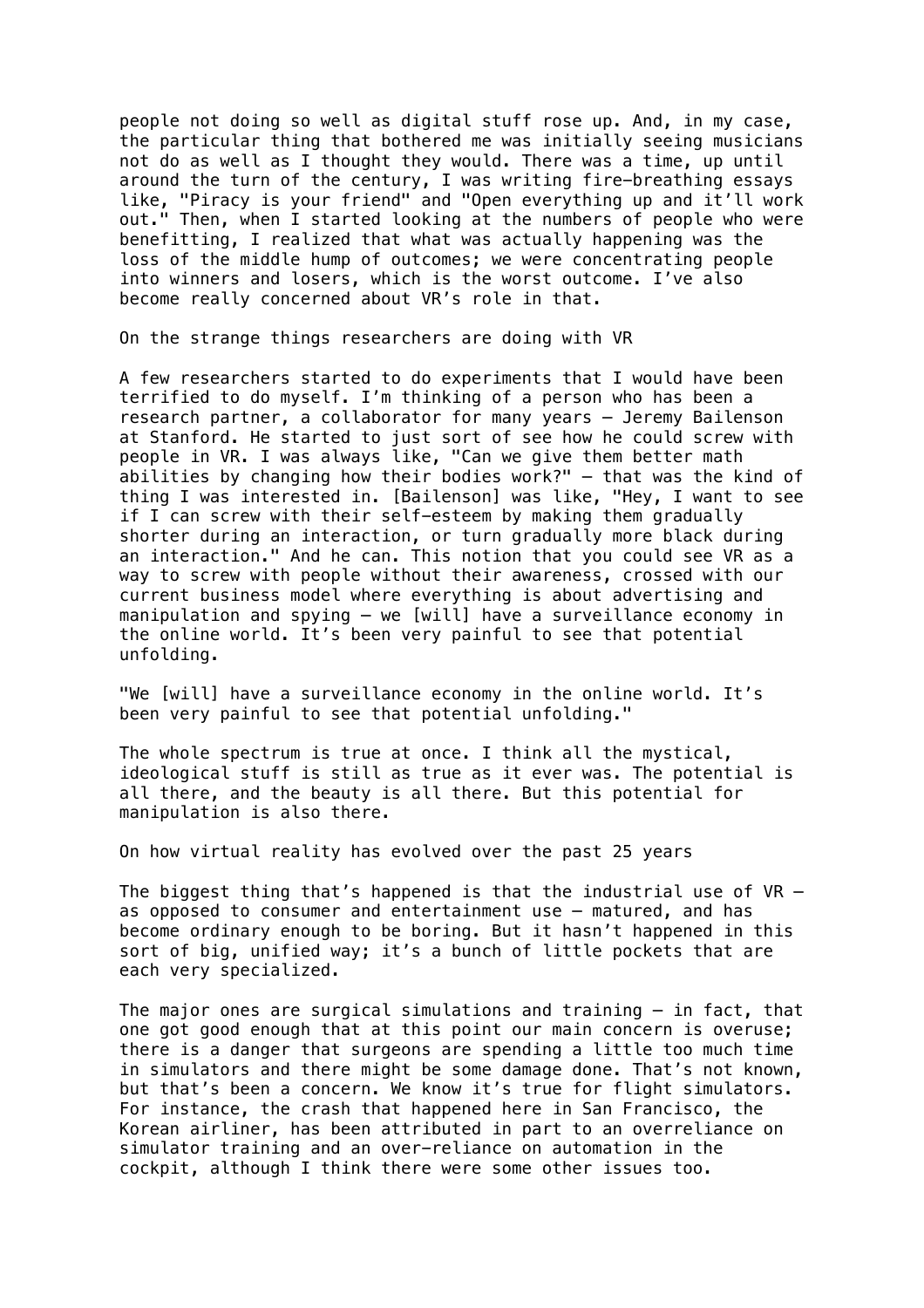Another one is vehicle design  $-$  you basically cannot buy anything that can surround and move you that isn't first prototyped in VR now. Every car, boat, plane, civilian, military — everything is designed in VR now.

On trying new models with VR

Every time there is a new platform, there is a change to create a new economic model. 3D printers for hobbyists have kind of come out on a Linux model, where everyone shares their models. What if that had happened on a pay-per-model business where everyone could pay and get some money out of it? It would be an experiment. A lot of people would really be offended by the very idea of it. But what if it actually generated a lot of cool models and if it gave some people the ability to pay for their kids' college educations? What if that stuff actually worked out really well and everyone ended up happy?

I don't know. I mean, look, with these things, ideology isn't a good measure. You have to be empirical. Starting up a VR platform is another one of these points where we could empirically test it and say, let's do this one in a whole new way that's never been done before: [create a] really easy, convenient universe of micropayments where everybody is on equal footing, everybody is a buyer and seller, everybody is a first-class citizen, and just see what happens. It might be great. I have a feeling with VR that it could be great — the thing about it is it does take a lot of effort and craft to make good stuff; to make a good Minecraft world, or to make a good world in whatever thing you do. It would make sense for society to design that as a way [in which] you can actually directly make a living.

On the pleasures of VR, past and present

The first thing I'll say is I use VR a lot these days in research of different kinds — cognitive science research and some visualization stuff. I also love working with exotic optics and sensors and I still play around with that stuff. And I absolutely take time to play beyond what's needed for the research. I still find great pleasure in screwing around with it. But I've always felt, from the very beginning that it's  $-$  how would I say it  $-$  you know, every musician I know prefers to live without the radio on, enjoys the silence and contrast. The best way to use VR, not in some moralistic or judgmental sense, but just in terms of my experience, is [to] use it as little as possible and enjoy the contrast that it gives me to reality.

"I'm kind of bracing myself; waves of teenagers whose bodies have become so inactive from being immersed that hospitals have to sever their limbs or something."

At the old lab, VPL, one of the things we'd sometimes have is just a flower sitting there. So if somebody was in a demo for 20 minutes,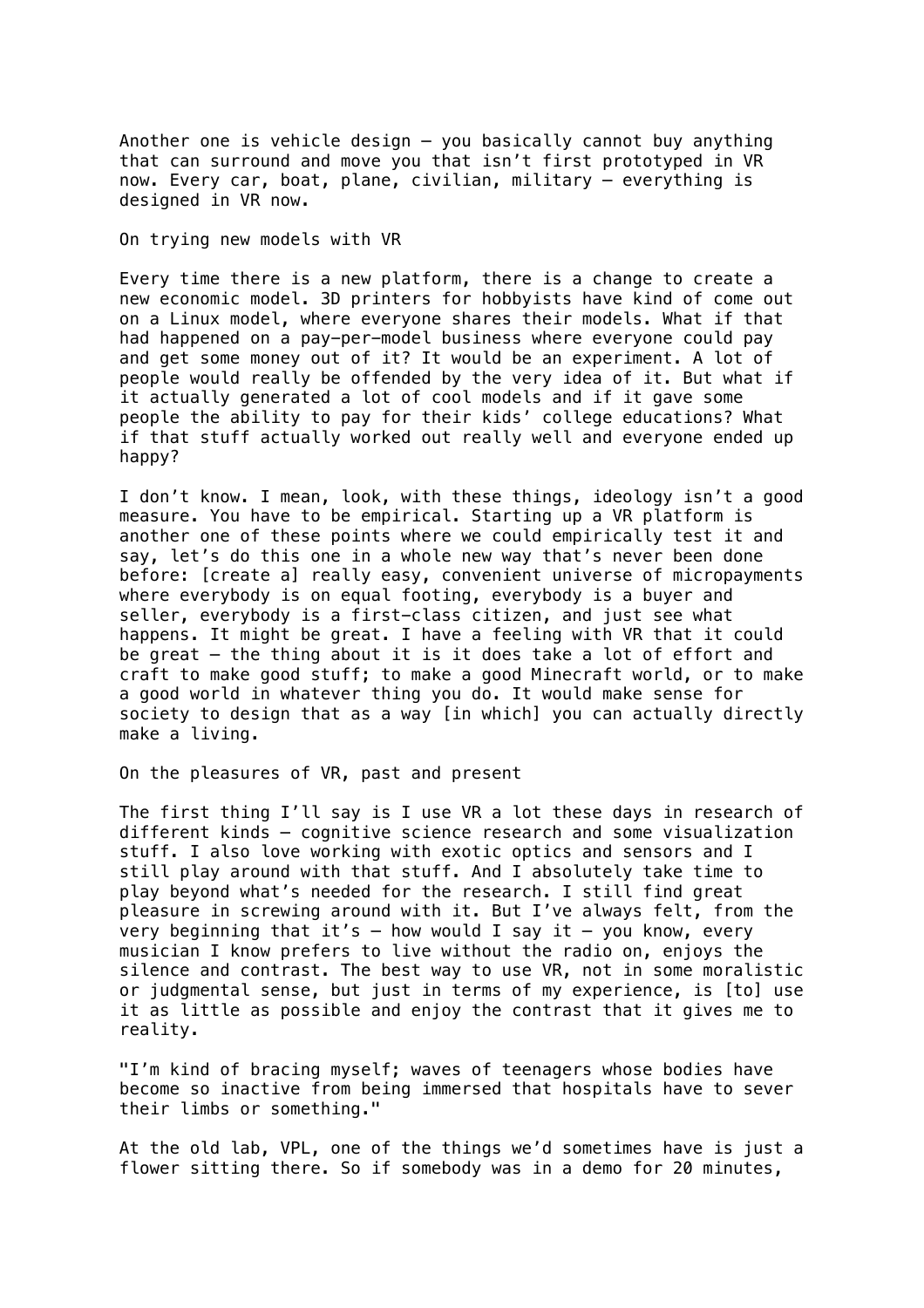we'd come out and say, just look at this flower. And you suddenly saw this flower in this hyperreal way because your senses had adjusted to this sort of lower resolution of a virtual world. Then, when you see reality, you suddenly see it with this kind of detail and this density. You see just the sheer reality of it. You just feel things from it. It's really incredible. To me, that contrast, that feeling that you have when you're out of it after you've used it, has universally been more precious than what happens in it. So, yeah, I like it. I might be wrong about this, but I suspect that a lot of people will find what I found: that the coolest thing to do with [VR] is not to be in there for hours the way people are with their pocket devices these days, just staring at the screen…

KK: Or playing games.

J: ...or playing games. The coolest thing is to come out of it for hours. I think that's really just the most amazing thing.

On the importance of experimenting

J: As for what people actually do, I'm kind of bracing myself; waves of teenagers whose bodies have become so inactive from being immersed that hospitals have to sever their limbs or something. I'm very much hoping that it isn't that bad but the thing about reality is that it's not fully predictable. We have to dive in and learn. I think it's important to make experiments, and it's really important even to experiment in a way that can be a little dangerous. It's important to take risks. The thing that's really a sin is to not learn from them, to ignore the results. That's when you really lose it. As long as we're awake and paying attention and we learn and get better, that's what matters.

On the future of VR and commerce

KK: As we build VR systems, what things should people keep in mind? Now that we know what we know, how should we build these differently?

J: I think every technical person is obliged to think about how we can move towards a world that really serves people, rather than splitting us into an elite and everybody else. It's funny how old all these ideas are. So much of this goes back to 19th-century thinking, and it's correct thinking, it turns out. It's just the strangest thing. At any rate, I'm really concerned by the way tech culture has evolved since the clouds got rich, you know? We're seeing a kind of a tech-supremacy feeling.

"Facebook is kind of painting itself into a corner where both it and Google are in this mutual embrace of making each other more and more creepy in battle."

KK: My friends who are making more VR worlds or gear, what do you think they should not be doing that they are doing right or that they should be doing that they're not doing?